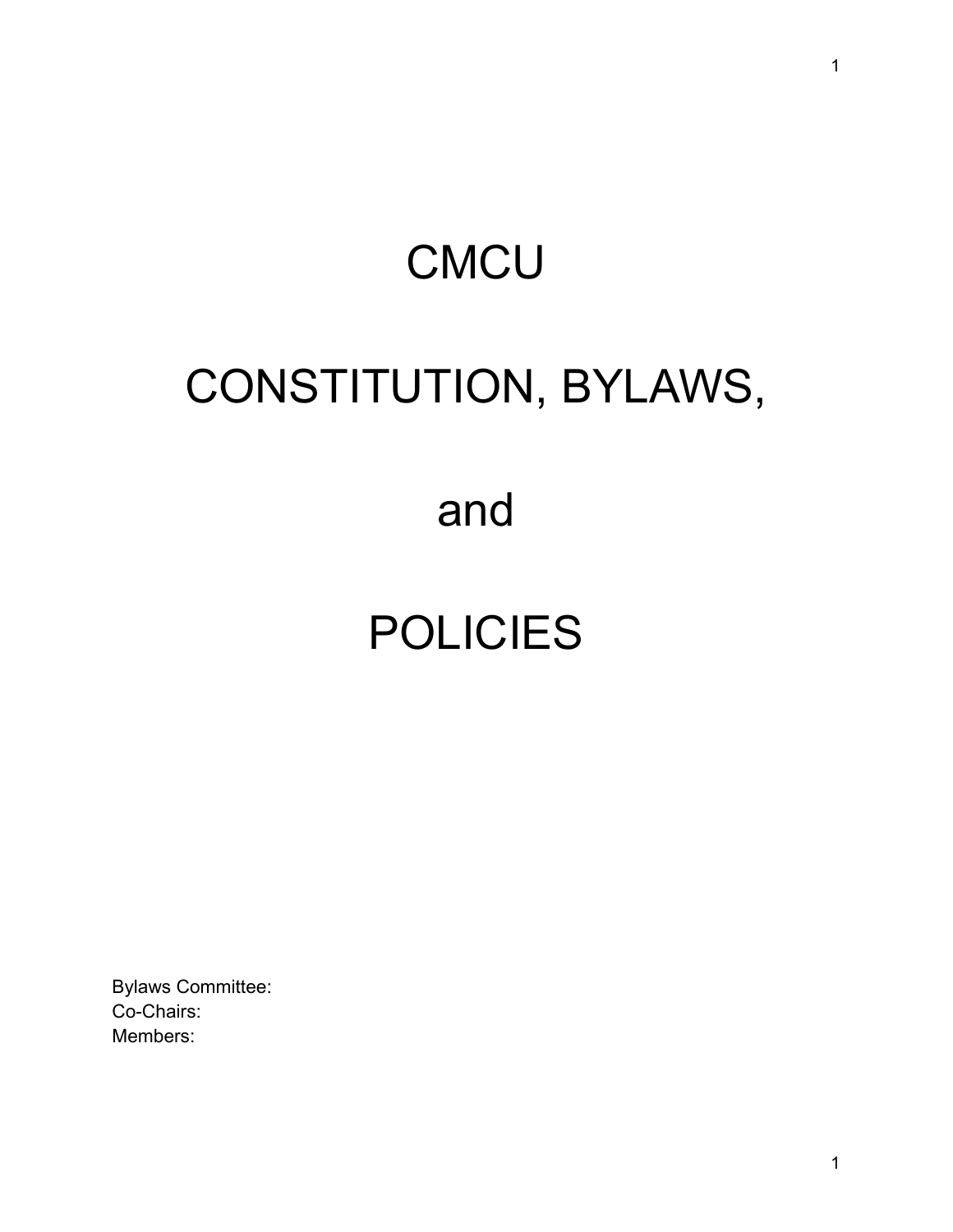

#### **TABLE OF CONTENTS CONSTITUTION AND BYLAWS**

- [Article I](#page-2-0) Name
- [Article II](#page-2-1) Purposes
- [Article III](#page-2-2) Membership
- [Article IV](#page-3-0) Officers and Executive Board
- [Article V](#page-4-0) Affiliation
- [Article VI](#page-4-1) Amendments
- **[Article VII](#page-4-2)** Indemnification
- [Article VIII](#page-4-3) Meetings
- [Article IX](#page-5-0) Quorum
- Article  $X$  Duties of the Officers, Chairpersons, and Program Representatives
- [Article XI](#page-8-0) Duties of the Executive Board
- [Article XII](#page-9-0) Stipends
- **[Article XIII](#page-9-1)** Nominations and Elections
- [Article XIV](#page-11-0) Negotiation
- [Article XV](#page-11-1) Standing Committees
- **[Article XVI](#page-13-0)** Dues

#### **Policies**

[Campaign and Election Policies](#page-14-0)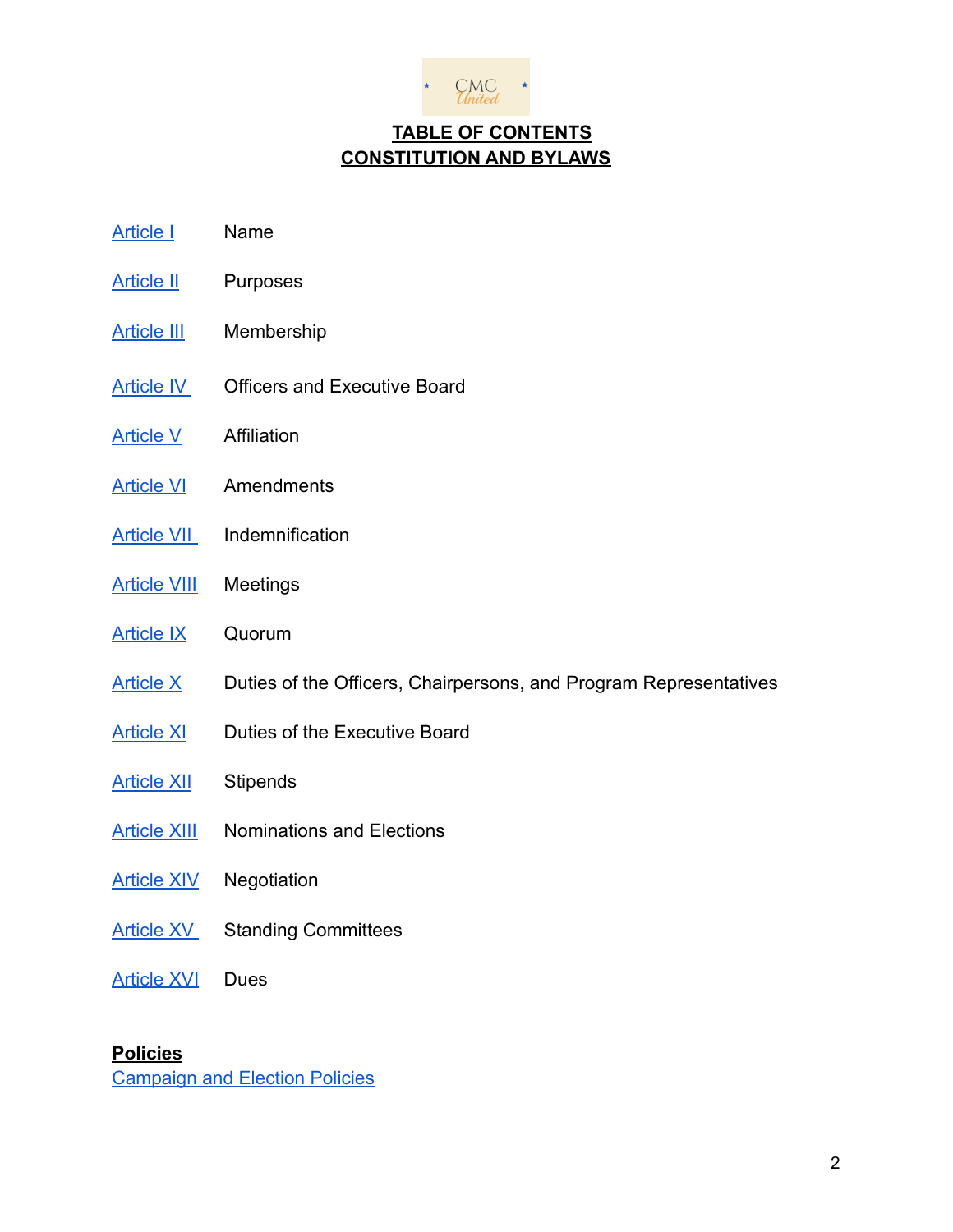

#### **CONSTITUTION AND BYLAWS**

#### <span id="page-2-0"></span>**Article I - NAME**

The name of this alliance shall be the Central Massachusetts Collaborative Union, hereinafter referred to as CMCU.

#### <span id="page-2-1"></span>**Article II - PURPOSES**

We, the members of CMCU, in order to fulfill our responsibilities to society and to our profession, do hereby adopt the following:

- A. To work for the welfare of school children, the advancement of education, and the improvement of instructional opportunities for all.
- B. To develop and promote the adoption of such ethical practices, personnel policies, and standards of preparation and participation as mark a profession.
- C. To unify and strengthen the professions of teachers and support personnel and to secure and maintain their salaries, retirement, personal and sick leave, and other working conditions.
- D. To enable members to speak with a common voice on matters pertaining to the professions of teachers and support personnel and to present their individual and common interests before the School Board and other legal authorities.
- E. To accomplish any other goals consistent with the purposes and general laws of the Commonwealth.

#### <span id="page-2-2"></span>**Article III - Membership**

Individual membership in the CMCU shall be classified as Active, Associate, and Retired and shall be available to those who pay the prescribed dues.

#### **Section 1- Active Members**

- A. Active membership in CMCU shall be open to all professional and support personnel employed in the Central Massachusetts Collaborative as defined in the Professional and Non-Professional Units, who agreed to abide by the Code of Ethics of the Education Profession.
- B. Active members of CMCU shall also be members of the Massachusetts Teachers Association and the National Education Association.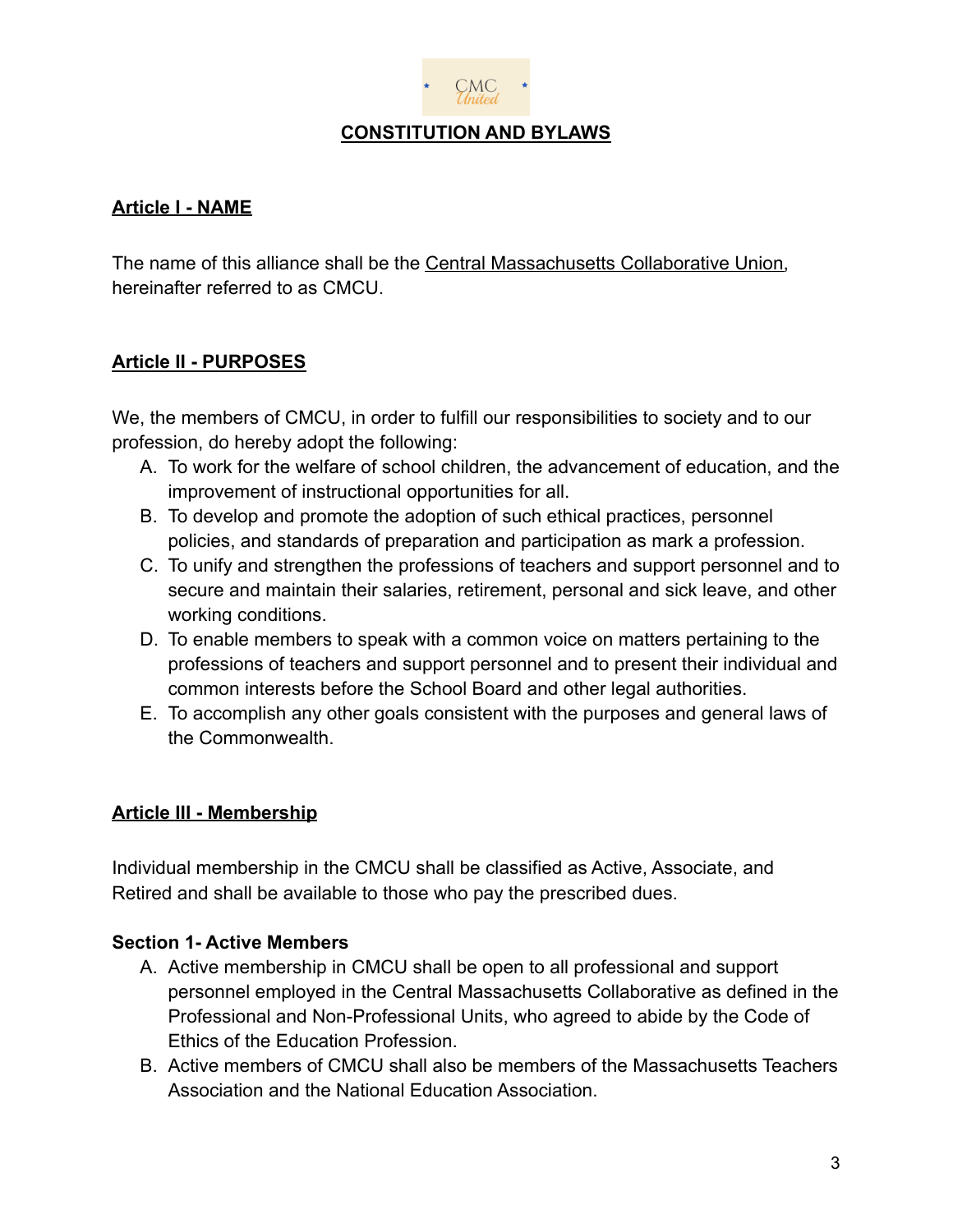

- C. Only active members shall have the privilege of voting or holding office in the Association.
- D. The membership year shall be from September 1 to August 31.
- E. The Central Massachusetts Collaborative Union shall continue active membership to those members laid off due to a reduction in force with reduction in dues of fifty (50) percent. Such eligibility for active membership shall continue as long as such persons are eligible to be recalled or for three (3) years, whichever is longer.

#### **Section 2 - Associate Members**

A. Associate members are those other persons interested in the advancement of education who are not eligible for active membership. Applications for said membership must be made in writing. Membership shall be granted by a majority of the Executive Board.

#### **Section 3 - Retired Members**

- A. Retired members are those former active or associate members who upon retirement apply for membership with the CMCU Executive Board and are in good standing as MTA Retired members.
- B. Retired members will not serve or vote on the Executive Board or general membership meetings, but may attend meetings and help serve on committees.

#### **Section 4 - Membership Due Process**

- A. The Association shall deny membership to an individual who is a member of a negotiating team representing a school board or representing a board of trustees of a higher education institution if such denial is requested by a governing body of an MTA/NEA affiliate in the school district or higher education institution in question.
- B. The Association shall guarantee that no member may be censured, suspended, or expelled without a due process hearing, which shall include an appropriate appellate procedure.

#### <span id="page-3-0"></span>**Article IV - Officers and Executive Board**

#### **Section 1**

- A. The officers of CMCU shall consist of a President, a Secretary, a Treasurer, a Membership Chairperson, a Communication Chair, and a Social Chair.
- B. The Board may create officer positions as it deems necessary to best serve the interests of the members. All positions so created shall be filled in accordance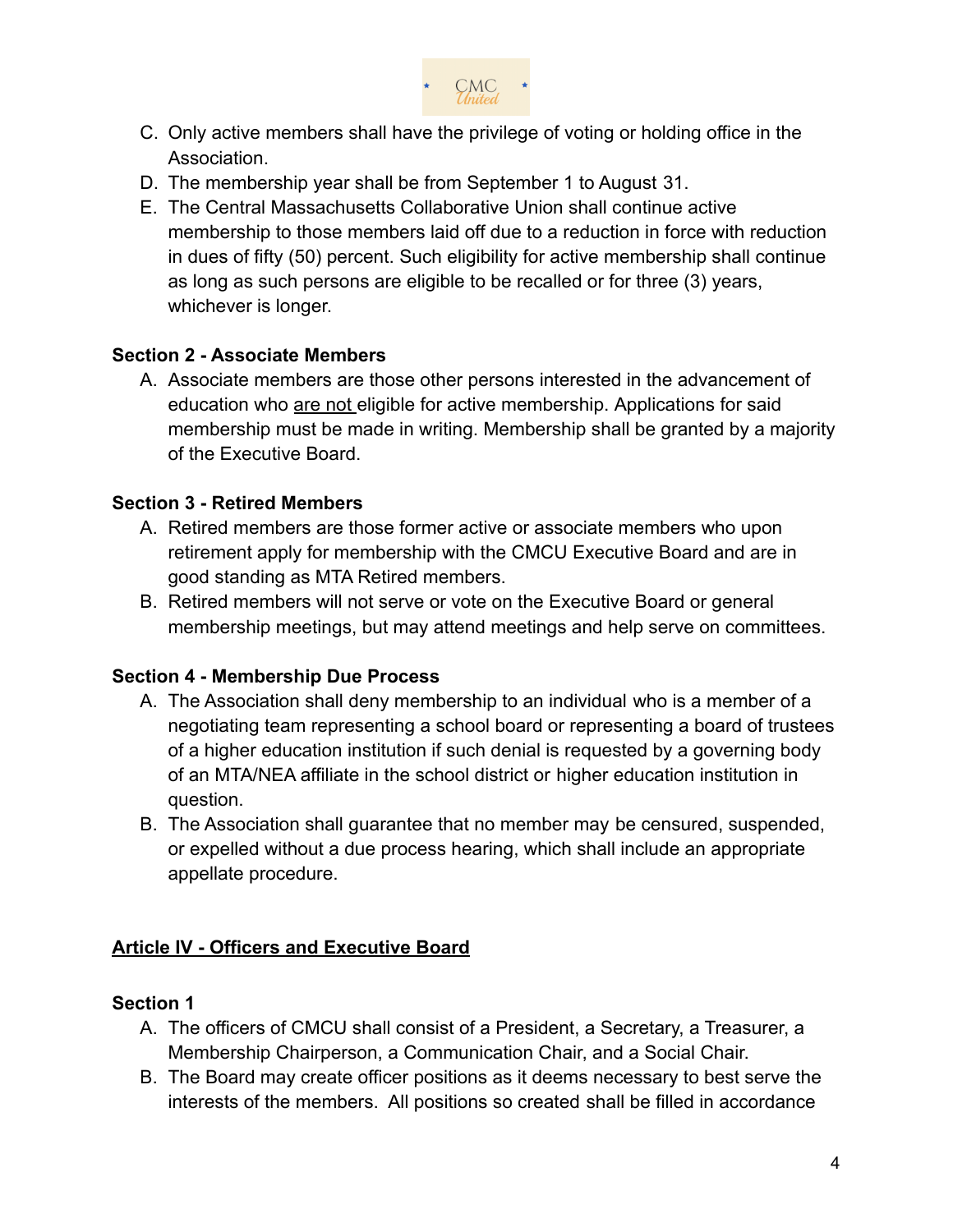

with the election procedures in these bylaws. Nothing shall prevent two or more people from sharing any of the officer positions, provided the Executive Board approves of the arrangement.

#### **Section 2**

A. There shall be an Executive Board, hereinafter referred to as the Board, which shall consist of the officers, all building representatives, and unit Chairpersons of support personnel.

#### **Section 3**

A. There shall be at least one representative from each school program on the Board. Each program will have at least one program representative.

#### **Section 4**

A. All Board members are eligible to vote.

#### <span id="page-4-0"></span>**Article V - Affiliation**

A. CMCU shall affiliate with the National Education Association under its rules and the Massachusetts Teachers Association under its rules.

#### <span id="page-4-1"></span>**Article VI - Amendments**

A. CMCU may adopt amendments to the Constitution and Bylaws by adhering to the following process: two-thirds majority of those voting at any meeting of the general membership provided that amendments have been introduced at a prior meeting of the Executive Board and that copies of the proposed amendments have been distributed to members of CMCU for discussion. These amendments must be distributed 10 school days prior to the General Meeting.

#### <span id="page-4-2"></span>**Article VII - Indemnification**

A. CMCU shall indemnify its officers and Executive Board for any and all acts or omissions taken by virtue of their position or association with CMCU.

#### <span id="page-4-3"></span>**Article VIII - Meetings**

#### **Section 1 - Rules and Procedures**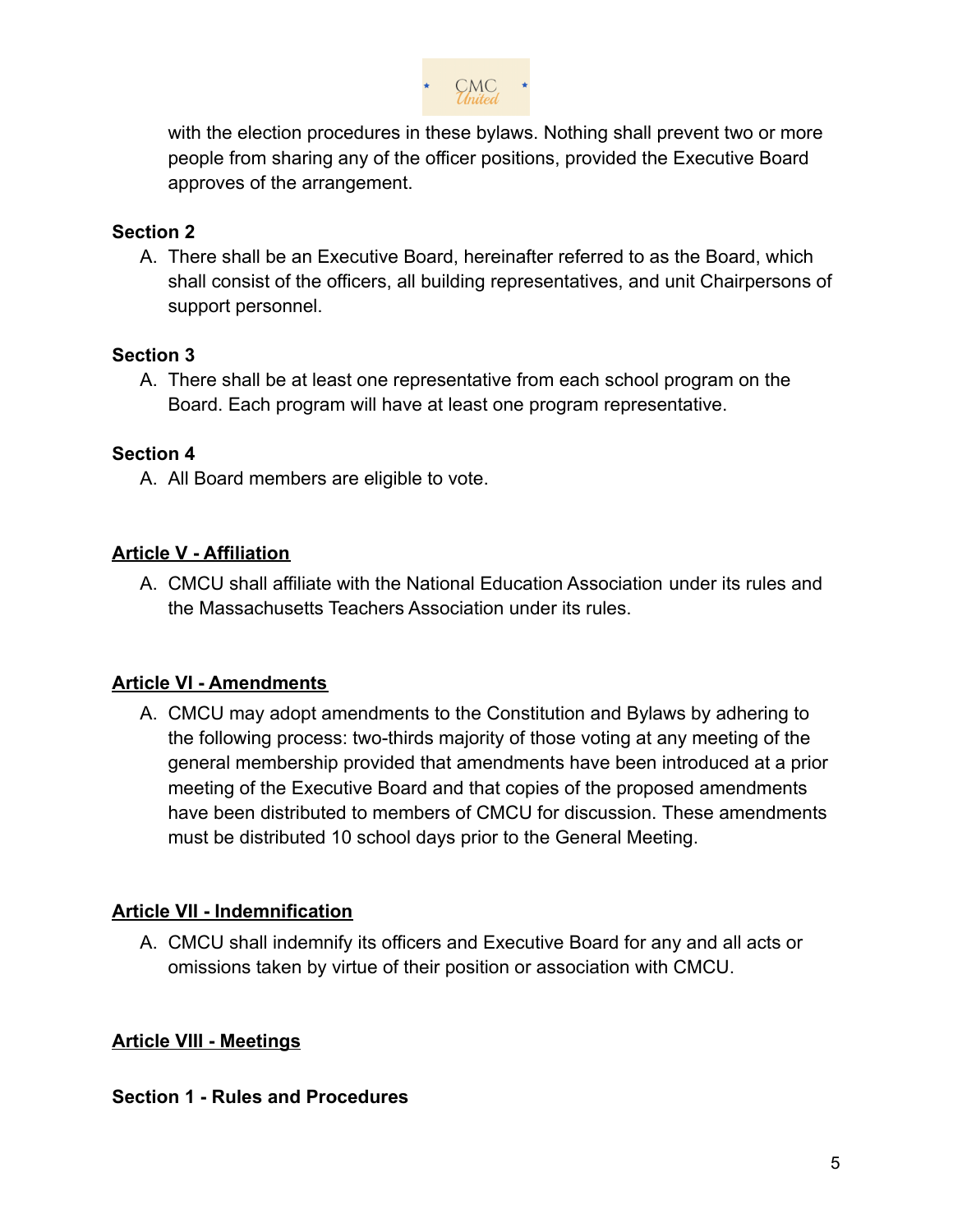

A. Robert's Rules of Order, when not inconsistent with these Bylaws, shall govern the proceedings of CMCU.

#### **Section 2 - Executive Board**

A. The Executive Board shall meet regularly, and no less than once a month (that school is in session) at a time designated by the Board, at the call of the President, or at a majority request of the Board submitted to the President.

#### **Section 3 - General Membership**

A. A General Membership meeting shall be held annually. The Executive Board shall arrange additional meetings of the members if a need arises. The membership will be notified of meeting dates, times, and places at least one month prior to the meeting date, whenever possible.

#### **Section 4 - Special**

A. A special meeting of the membership may be called at the call of the President, a member of the Executive Board, or by the written request of 10% of the active members to the President with agenda item(s) that include(s) a rationale. A date for a special meeting will be determined by the Executive Board in a timely manner. The membership will be notified of meeting dates, times, and places at least one month prior to the meeting date, whenever possible.

#### **Section 5 - Ratification**

A. Each bargaining unit will ratify their own contract.

#### <span id="page-5-0"></span>**Article IX - Quorum**

#### **Section 1**

A. A majority of the members shall be a quorum for the Executive Board and Committees.

#### **Section 2**

A. A quorum for a membership meeting shall be 10% of the membership.

#### **Section 3**

A. A quorum for a ratification meeting shall be 10% of each unit's membership.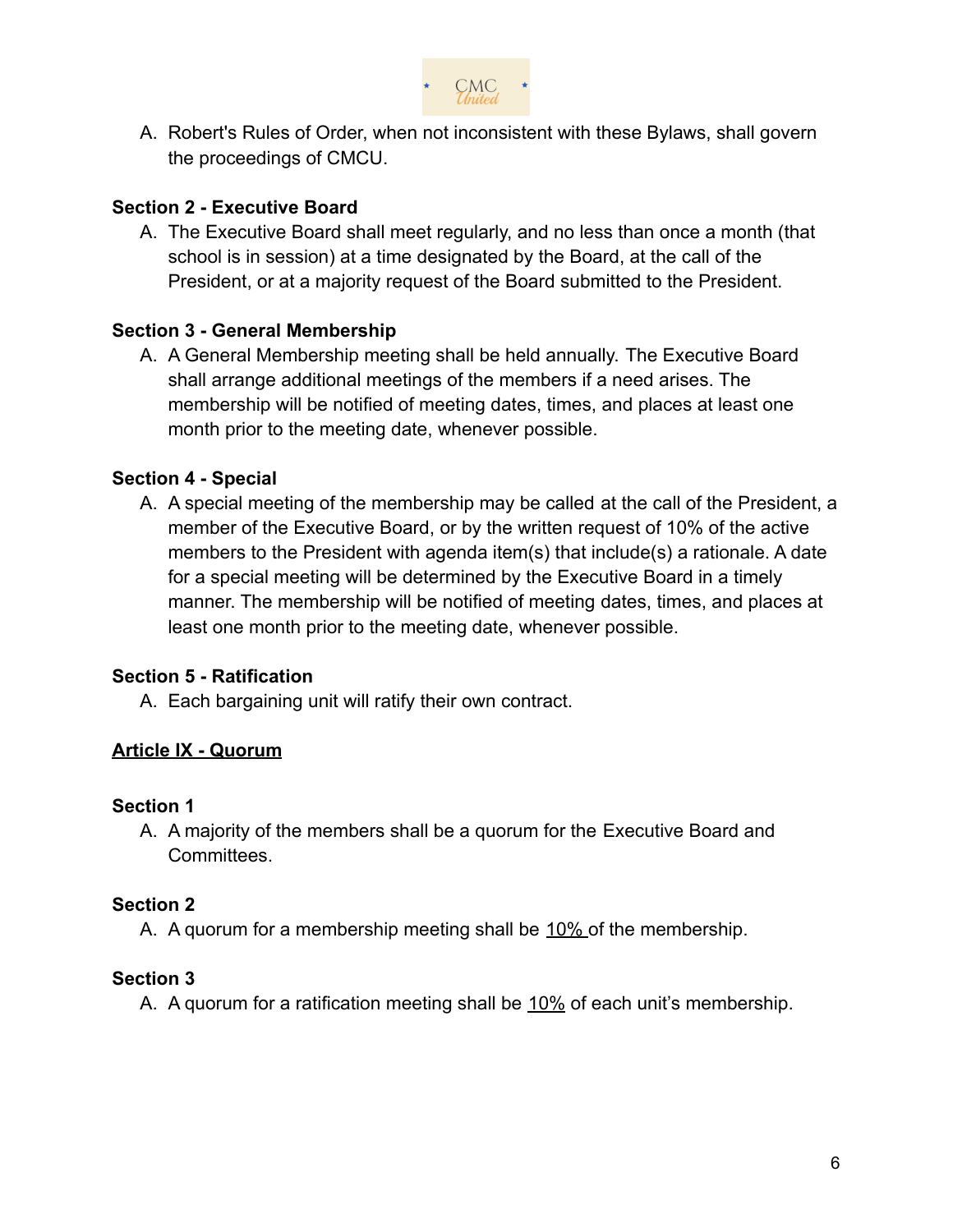

#### <span id="page-6-0"></span>**Article X - Duties of the Officers, Chairpersons, and Program Representatives**

- A. In the interest of best serving the membership, the Executive Board may add to this list of officers. Nothing shall prevent more than one person from sharing these positions, provided they are duly elected in keeping with these bylaws.
- B. The CMCU Executive Board shall consist of at least one representative from each represented bargaining unit. Where none are elected as listed officers, there shall be a special position of "Executive Board Representative" created to satisfy this requirement. The person serving in this position shall make sure the interests of their respective bargaining unit are heard and considered by the Executive Board. They may also be assigned other duties in the interest of the CMCU, as they and the Executive Board may determine.

#### **Section 1 - President**

- A. Shall preside at meetings of the Executive Board and General Membership meetings.
- B. Shall appoint the members of standing committees, special committees, and the negotiation committee.
- C. Shall recommended the chair of all standing committees and the negotiation committee for appointment by the Executive Board.
- D. Shall be ex-officio member of all committees.
- E. Shall be executive officer of CMCU.
- F. Shall recommend candidates to the Executive Board for appointment to fill vacancies.
- G. Shall represent CMCU before the public either personally or through a designee(s) and shall perform all other functions usually attributed to the office.
- H. Shall regularly and transparently provide updates to the membership through the board approved CMCU communication device.
- I. Shall advise and support Unit Chairpersons and all other CMCU Officers in fulfilling their duties and responsibilities.
- J. In the event the president vacates their position, and there is no co-president, then the Executive Board shall designate a member of the Executive Board to take over and fulfill those presidential duties until either a special interim election or a regular election may take place.
- K. Other duties as may be designated by the Executive Board in the interest of the CMCU membership.

#### **Section 2 - Secretary**

A. Shall keep accurate minutes of all meetings of the Executive Board and the Association.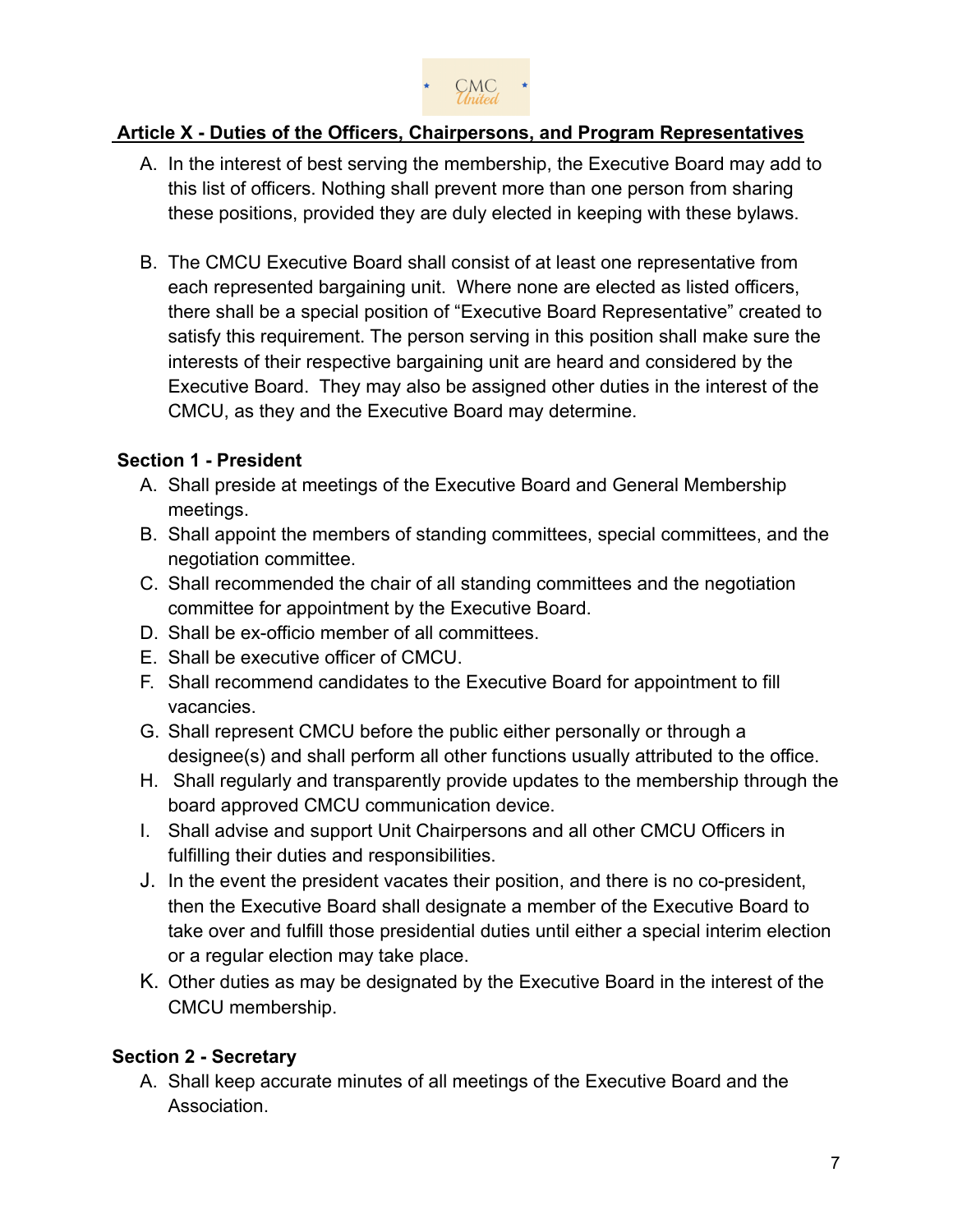

- B. Shall maintain official files and shall assist the President and other officers with Association correspondence.
- C. Shall keep a roster of duly elected Executive Board members.
- D. Other duties as may be designated by the Executive Board in the interest of the CMCU membership.

#### **Section 3 - Treasurer**

- A. Shall hold the funds of CMCU and disperse them upon authorization by the Executive Board.
- B. Shall bill the members for their annual dues and transmit amounts due to the Massachusetts Teachers Association and the National Education Association.
- C. Shall keep accurate accounts of receipts and disbursements.
- D. Shall report to each meeting of CMCU and shall prepare an annual financial statement for publication to members as directed by the Executive Board.
- E. Shall keep the President and Executive Board informed of the financial condition of CMCU.
- F. Shall assist in the initial drafting of the budget.
- G. Shall record and document the audit process every three years.
- **H.** Other duties as may be designated by the Executive Board in the interest of the CMCU membership.

#### **Section 4 - Membership Chair**

- A. Shall maintain up to date and accurate records of the membership for CMCU.
- B. Shall process new member applications as well as requests to discontinue membership.
- C. Shall provide membership record updates to MTA annually for the new school year and as needed throughout the year in accordance with MTA deadlines.
- D. Shall provide a list of members to program representatives and the Nominations and Elections chair for the purpose of voting.
- E. Shall reconcile membership records with Central MA Collaborative's Payroll department for accurate and timely payroll deduction of dues.
- F. Shall coordinate with the Treasurer regarding the current number of members.
- G. Shall keep member lists confidential unless for the express purpose of union business.
- H. Other duties as may be designated by the Executive Board in the interest of the CMCU membership.

#### **Section 5 - Duties of the Program Representatives**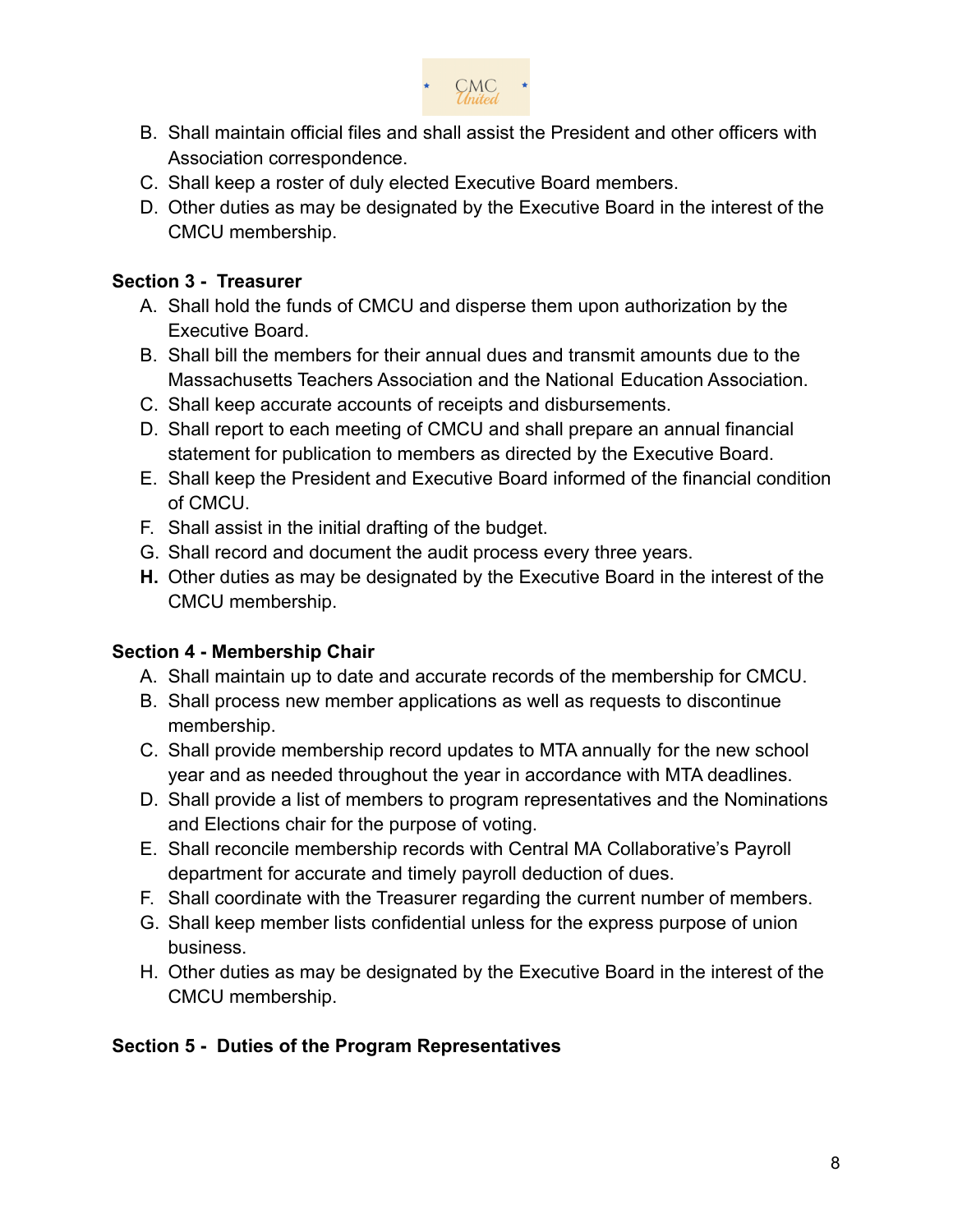

- A. Shall communicate to the members of their respective programs. The program representative shall be responsible for distributing CMCU communication to the members of all units in their buildings. Program representatives shall keep members informed by holding monthly meetings.
- B. Program representatives shall act as a liaison in their programs to the Executive Board.
- C. Program representatives shall attend at least 80% of the Executive Board meetings and notify members of general meetings. An Executive Board member missing any three (3) regularly scheduled consecutive meetings or any five (5) meetings shall be notified in writing, and may be removed for poor attendance.
- D. Shall ensure members have proper representation and shall assist in the formulation and processing of grievances at Level 1, and at further Levels as directed by the Grievance Committee.
- E. Shall communicate with program administration on issues important to the membership.
- F. Each program will have at least one program representative.
- G. As stewards of CMCU, Program Representatives have a fiduciary responsibility to maintain its health and operation. Conduct to the contrary shall be subject to censure, and/or potential removal from the Board.

#### **Section 6 - Stewardship**

A. As stewards of CMCU, Board Members have a fiduciary responsibility to maintain its health and operation. Conduct to the contrary shall be subject to censure, and/or potential removal from the Board.

#### <span id="page-8-0"></span>**Article XI - Duties of the Executive Board**

#### **Section 1**

A. The Executive Board shall be responsible for the management of CMCU and shall carry out its policies.

#### **Section 2**

A. Shall deliberate on the recommendation of the President.

#### **Section 3**

A. Shall arrange for the audit of CMCU's financial records every three years by an MTA recommended auditor.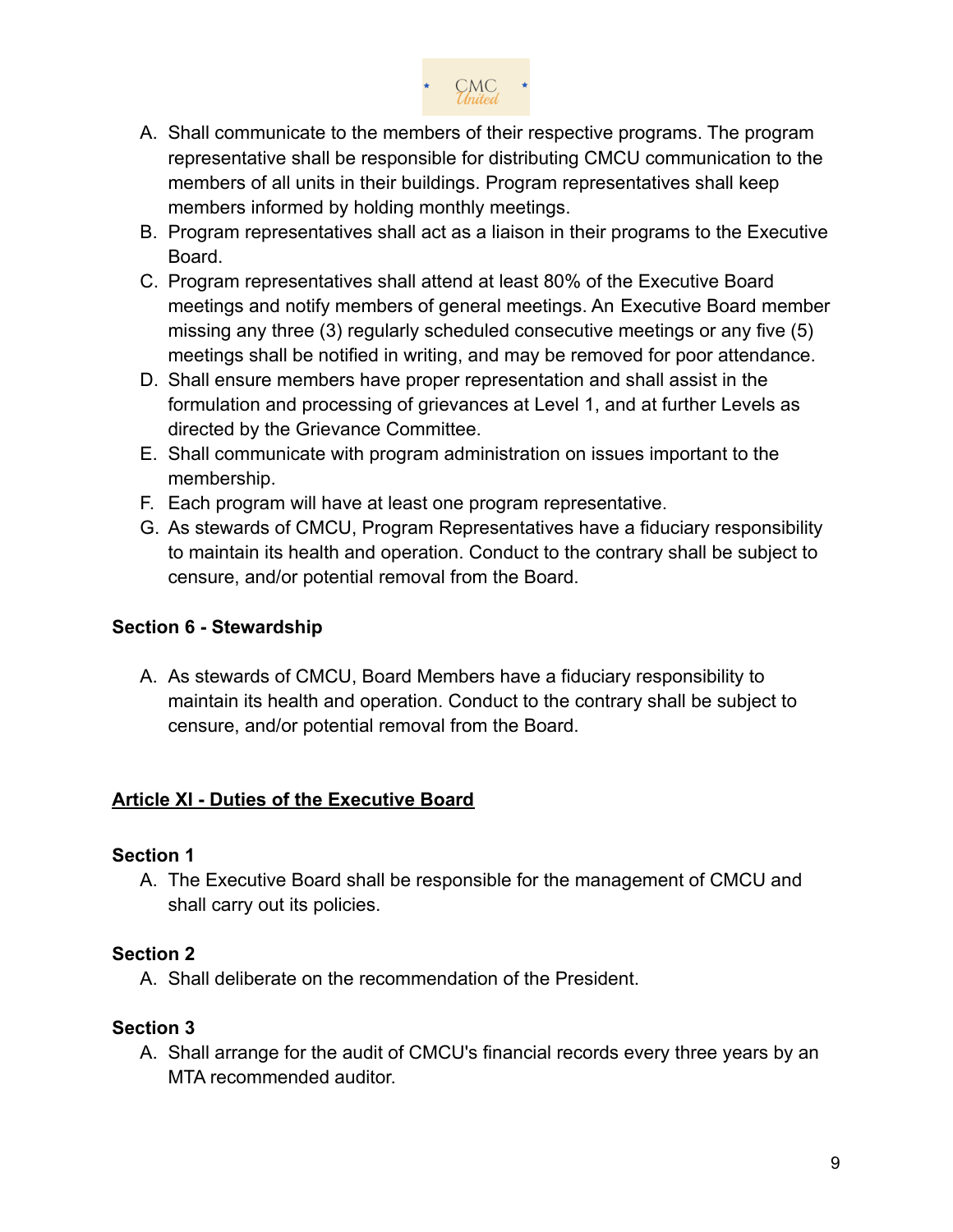

#### **Section 4**

A. Shall set the annual dues of CMCU, subject to a majority vote approving any changes.

#### <span id="page-9-0"></span>**Article XII - Stipends**

#### **Section 1**

A. Stipends may be paid to all officers of CMCU as determined by the Executive Board and voted as part of the budget by the membership at the annual meeting.

#### **Section 2**

A. Half of the officers' stipend shall be paid at the December Board meeting. Half shall be paid at the June Board meeting.

#### **Section 3**

A. Building Representatives shall be paid an amount determined by the Executive Board contingent upon attendance at 80% of the scheduled Board meetings. Less than 80% attendance may result in a diminishment or elimination of this stipend as determined by the Board. The stipend is to be paid at the June Board meeting.

#### **Section 4**

A. Stipends for members of standing committees shall be determined by a majority of the Executive Board at a Board meeting and subject to a majority vote of the membership.

#### **Section 5**

A. Stipends for the Chairperson of Standing Committees and Ad Hoc Committees shall be determined by a majority of the Executive Board at a Board meeting.

#### <span id="page-9-1"></span>**Article XIII - Nominations and Elections**

#### **Section 1**

A. Any active member of CMCU as defined in Article III Section 1 is eligible to be a candidate for officer of CMCU or Program Representative.

#### **Section 2 - Nominations and Elections of Officers**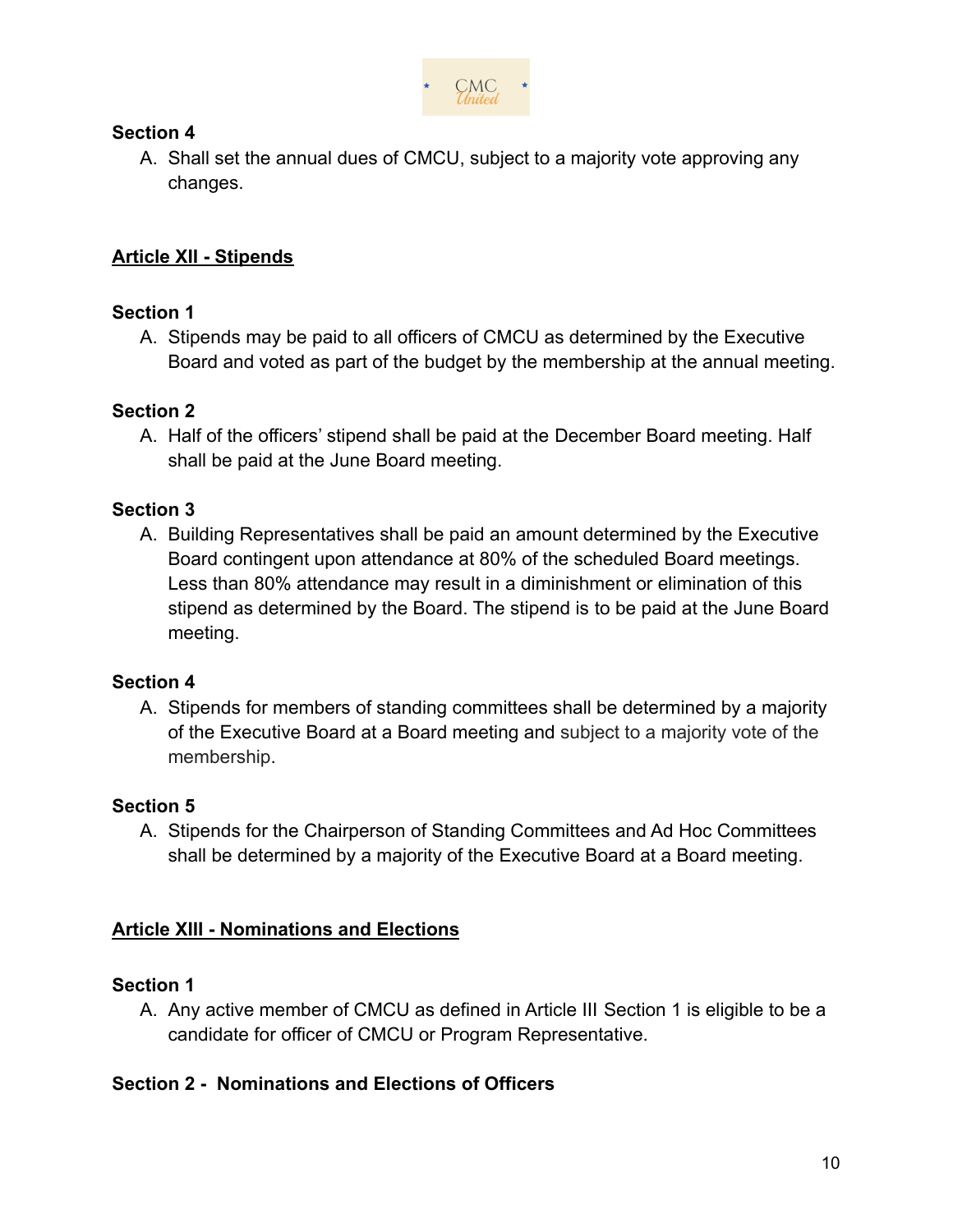

- A. The Nominations and Elections committee shall be responsible for securing candidates for each of the Bylaw offices on the Executive Board. The committee shall be responsible for conducting an election of officers and Program Representatives according to the Campaign and Election policy.
- B. The Committee shall recommend changes to the Campaign and Election Policy no later than the Executive meeting on a date that shall be set by the Executive Board and publicized 60 days in advance.
- C. A slate of candidates shall be presented to the membership prior to the election according to the guidelines of the Campaign and Election Policy.
- D. Election of officers shall take place in May by paper ballot in each school. The Board may consider electronic voting should there be unforeseen and extenuating circumstances.
- E. New officers shall take office at the conclusion of the June Board meeting.
- F. All materials, member lists and passwords for CMCU accounts will transfer from outgoing officers to incoming officers at the end of the June Board meeting.
- G. Treasurer shall serve until July 1st. The incoming treasurer will train with the previous treasurer in the time between the June Board meeting and the transfer of power on July 1st.
- H. All elected officers shall serve a two (2) year term, or until their successor is elected and may run for re-election.

#### **Section 3 - Election Procedures**

- A. The candidates seeking the office of President, Secretary, Treasurer, Membership Chair, and Chairpersons will take out nomination papers secured from the Nominations and Election Committee. These papers with twenty (20) signatures of active members will be turned into the Committee according to the guidelines of the Campaign and Election Policy.
- B. If no one seeks nomination papers, the Committee shall be responsible for securing candidates for each of the elected offices.
- C. Candidates may submit voluntary information for the dissemination to CMCU members by May 1. The information must be provided according to the guidelines of the Campaign and Election Policy. The Nomination and Election Committee must communicate the slate of candidates and their voluntary information in writing to the membership according to the guidelines of the Campaign and Election Policy.
- D. Elections of the officers shall be held annually between May 21st and May 31st.
- E. Voting shall be by secret ballot according to the guidelines of the Campaign and Election Policy.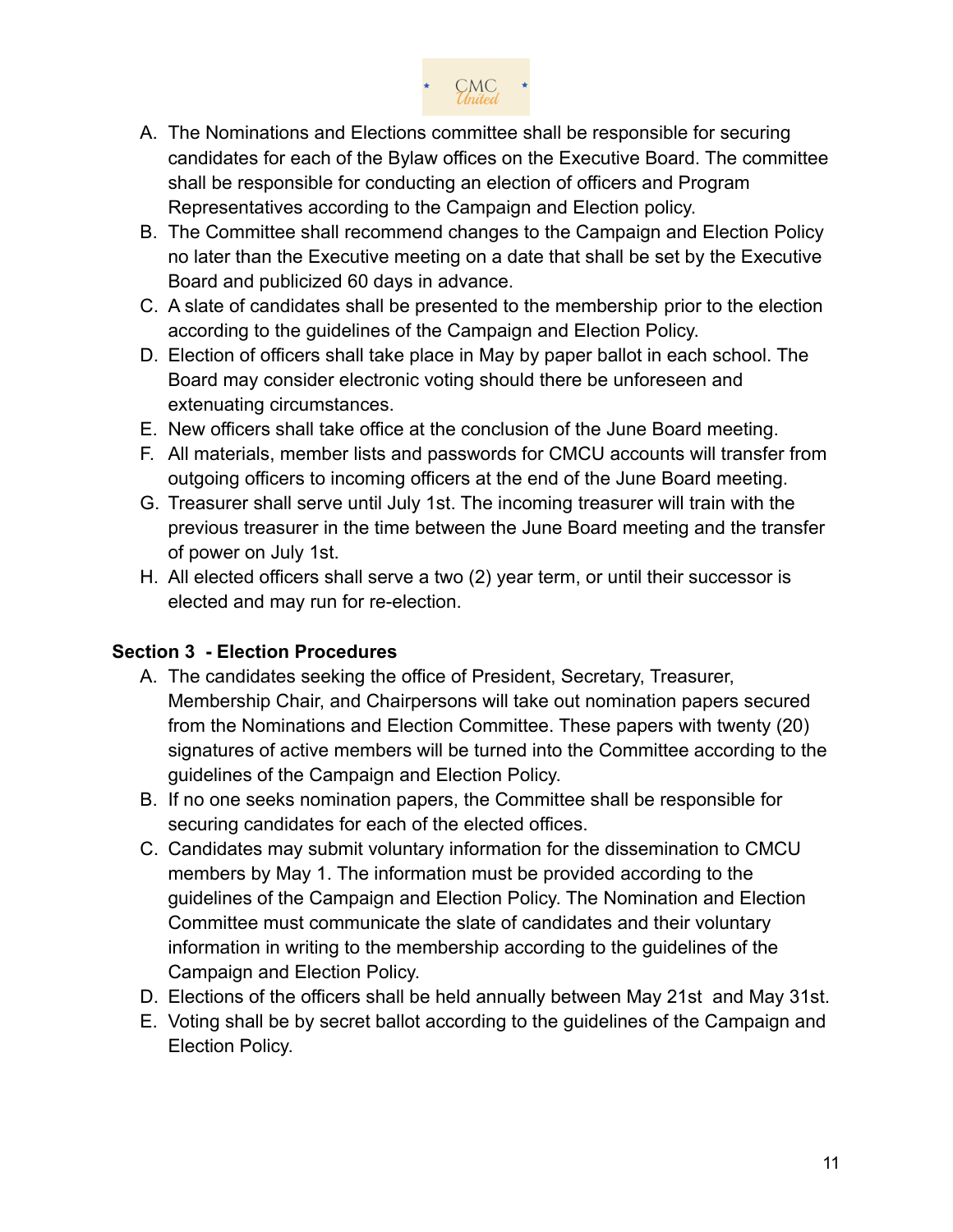

F. Those interested in serving as Program Representatives shall submit their names to the Chairperson of the Nominations and Elections Committee two weeks preceding the annual election.

#### **Section 4 - Annual Meeting Delegates**

A. Delegates shall be selected in accordance with MTA bylaws.

#### **Section 5 - NEA Delegates**

A. Delegates to the NEA Representative Assembly shall be selected in accordance with NEA Bylaws.

#### <span id="page-11-0"></span>**Article XIV - Negotiation**

#### **Section 1**

A. Prior to negotiations with the School Board and prior to the agreed upon time for submissions of negotiable matters for a new contract, a survey will be conducted and a general meeting shall be held by the Negotiation Committee for the purpose of expressing concerns and priorities of the membership. The survey and meeting shall guide the Negotiation Committee during negotiations.

#### **Section 2**

A. The Negotiating Committee shall distribute the Tentative Agreement to the membership for review, at least one week prior to the contract ratification vote except in emergency situations such as the end of the fiscal year or job action. .

#### **Section 3**

A. Prior to the ratification vote, an informational meeting of the units will be held to explain the new contract.

#### **Section 4**

A. Ratification will be in accordance with 402 CMR 17.03.

#### <span id="page-11-1"></span>**Article XV - Standing Committees**

#### **Section 1 - Negotiation Committee**

- A. The Executive Board shall appoint the negotiating committee.
- B. Shall consist of a cross section of the bargaining unit members whenever possible.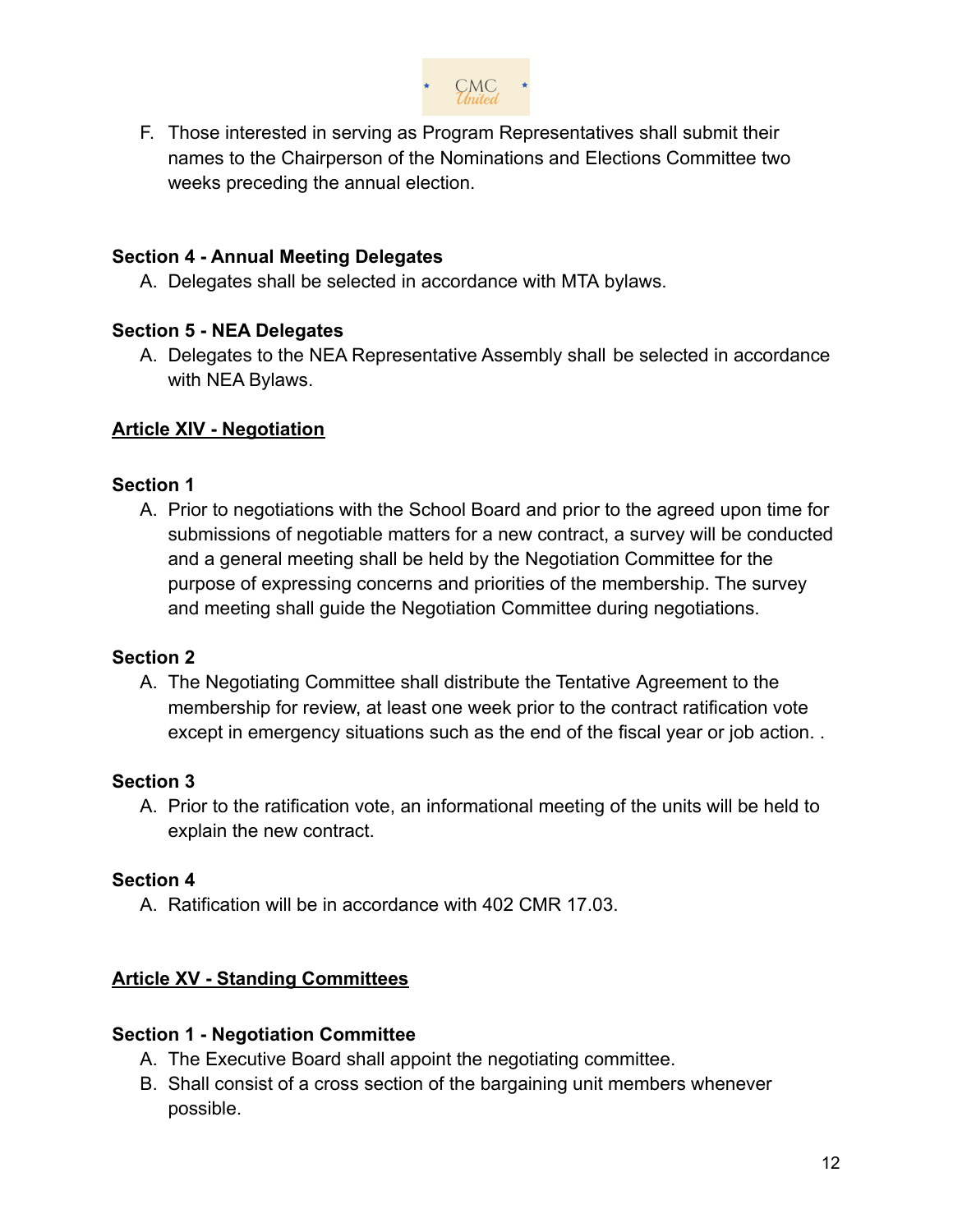

- C. Shall prepare a series of proposals with input from the membership to present to the School Board
- D. Shall negotiate with the School Board on wages, hours, and working conditions for the bargaining unit.
- E. Shall, upon reaching an agreement with the School Board, prepare and present its report to the general membership in accordance with Article XV of the Bylaws.
- F. If the need arises for negotiations while a Contract is in force, the President shall appoint members to the impact bargaining team.

#### **Section 2 - Grievance Committee**

- A. Shall consist of the Grievance Chair(s), or Representative(s). Another person or persons may be appointed by the President as chair should it be deemed necessary.
- B. Shall investigate and advise members on all potential Contract violations brought to its attention.
- C. Shall file grievances on behalf of all bargaining unit members in accordance with their contracts.
- D. Shall represent members at all grievance hearings.

#### **Section 3 - Nominations and Elections Committee**

- A. The President will appoint by December 1st, one (1) representative from the elementary level, one (1) representative from the middle school level, and one (1) representative from the high school level to serve as the Nominations and Elections Committee and recommend to the Executive Board a Chair.
- B. An officer who is up for reelection within CMCU is not eligible to be a member of the committee.
- C. Officers may consult with the Nominations and Elections Committee.
- D. Shall carry out the Campaign and Election Policy.

#### **Section 4 - Sick Bank Committee**

- A. Shall consist of members identified in the contract
- B. Shall communicate with the Executive Board
- C. Shall assist members in preparation for meeting with the Sick Bank

#### **Section 5 - Ad Hoc Committees**

The following standing committees shall be formed by the President with approval of the

#### **Section 6 - Other Committees**

A. The Executive Board may form other committees as may deemed necessary to serve the interests of the CMCU membership.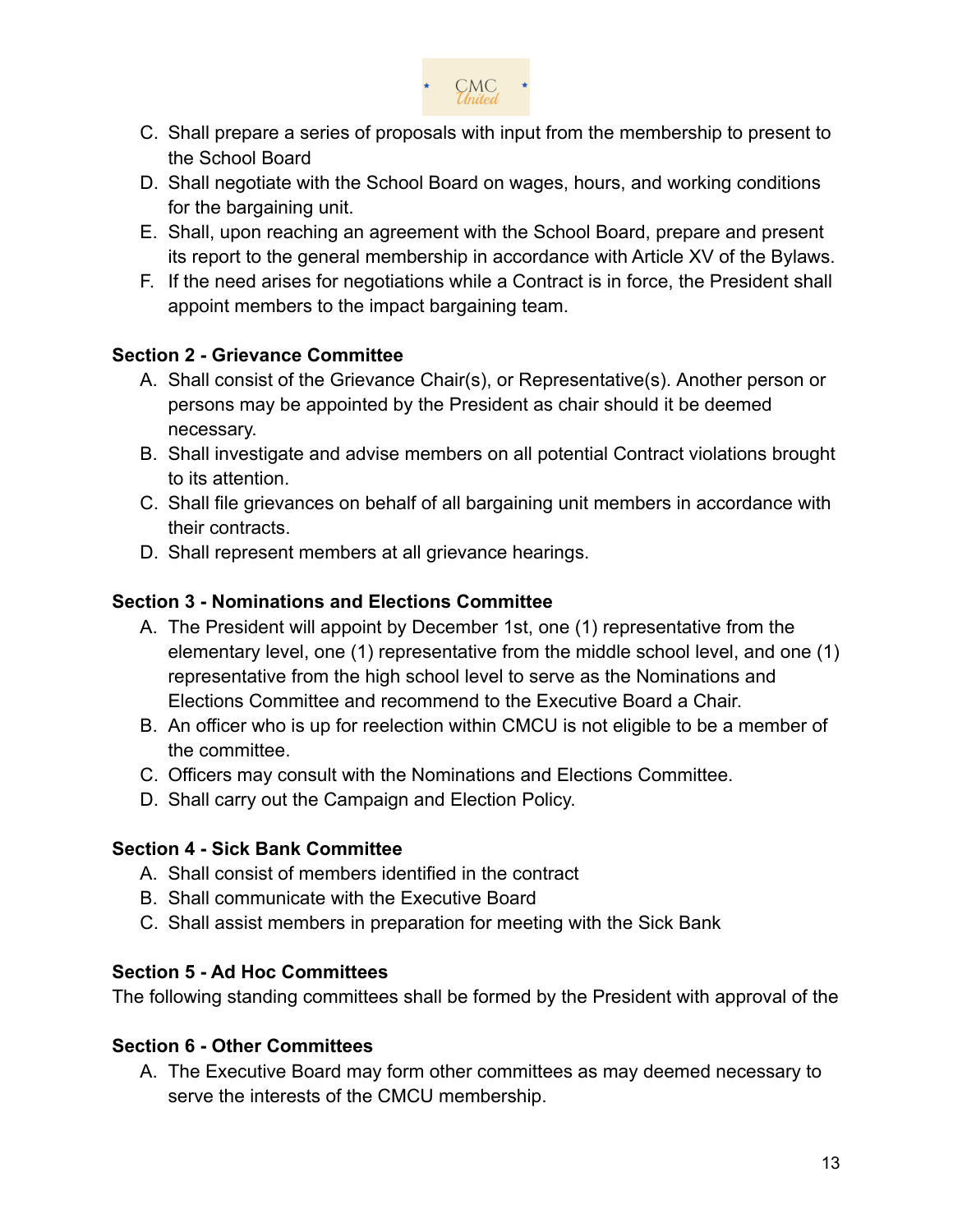

#### **Section 7 - Stipends**

A. Stipends for Committee Chairs and members shall be determined by the Executive Board

#### <span id="page-13-0"></span>**Article XVI - Dues**

#### **Section 1**

A. Local dues of CMCU shall be set by a majority of the Executive Board at a Board meeting and subject to a majority vote of the membership.

#### **Section 2**

The annual dues shall be based on the following formula:

- A. Full time active members shall pay the full amount of dues contingent on their unit membership.
- B. The annual dues of an active member who starts after February 1st of the school year shall be one half  $(\frac{1}{2})$  of the regular rate.
- C. The annual dues of an active member, who present evidence of part time employment which is no MORE than one half  $(\frac{1}{2})$  of a full time position shall be one half  $(\frac{1}{2})$  the rate of active members who are employed full time.
- D. The annual dues of an active member who presents evidence of termination of employment up through January 31st of a school year shall be one half (½) of the regular rate.
- E. Associate members shall pay one half of the annual dues paid by active members
- F. Retired members shall pay \$10.00 per year.

#### **Section 3**

A. The funds of CMCU may be disbursed for any purpose consistent with Article II of these Bylaws.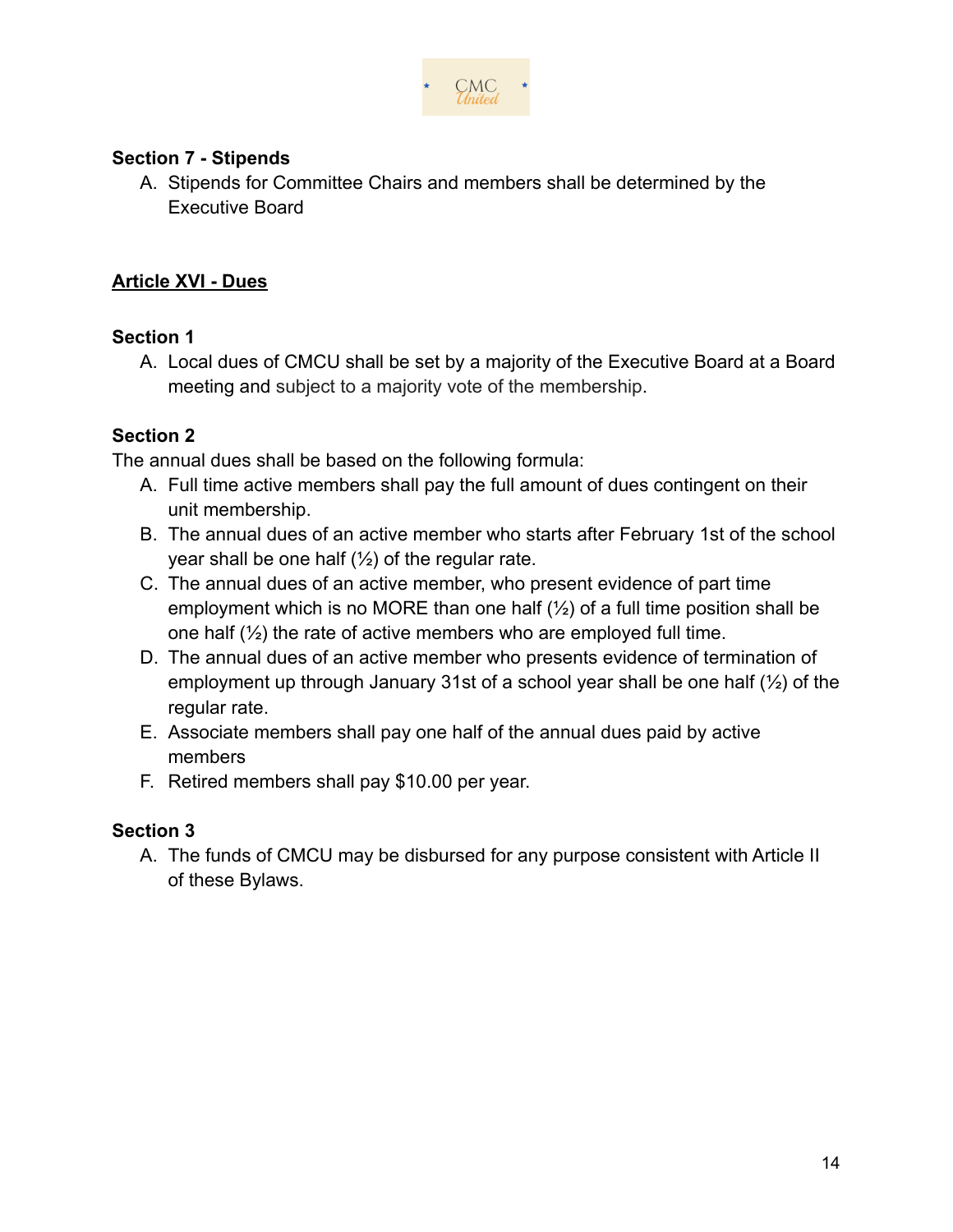

#### <span id="page-14-0"></span>**Campaign and Election Policies**

#### **Introduction**

The CMCU bylaws set forth the basic requirements for candidates who seek election. It is the responsibility of each candidate to ensure that all campaign workers are aware of and abide by the campaign regulations. If a candidate becomes aware of any unauthorized prohibited campaign activity that is being conducted on his/her behalf, the candidate shall notify the Chairperson of the Nominations and Elections Committee, in writing, within forty-eight hours of knowledge of the prohibited activity.

#### **Part II - Election Requirements**

#### **I. Membership Requirements**

A. Active members of CMCU shall be eligible to run for office. Candidates for office must be members of CMCU for no less than 3 months at the time of the election.

#### **II. Method of Election**

A. Voting shall be by secret ballot.

#### **Part III - Conduct of Elections**

#### **I. Notice of Elections**

A. The Chairperson of the Nominations and Elections Committee must give written notice of the opportunity to nominate candidates to all members eligible to vote. The notice must specify the office(s) to be filled and the time, date, and place of the election.

#### **II. Open Nominations**

- A. Nominations shall be open to all active members of CMCU.
- B. The nomination period shall commence on April 1st and shall end on May 1st.
- C. All nominations must be forwarded in writing to the Chairperson.
- D. The Chairperson will send the nomination form(s) to each candidate so nominated.
- E. The nominations and elections committee will certify the names of all the candidates for office(s).
- F. The committee will send a written notice of the slate of candidates 14 days prior to the elections (This shall be calendar days).
- G. No person shall run for more than one office.
- H. The names of all the nominees shall appear on the ballot using alphabetical order to determine placement on the ballot.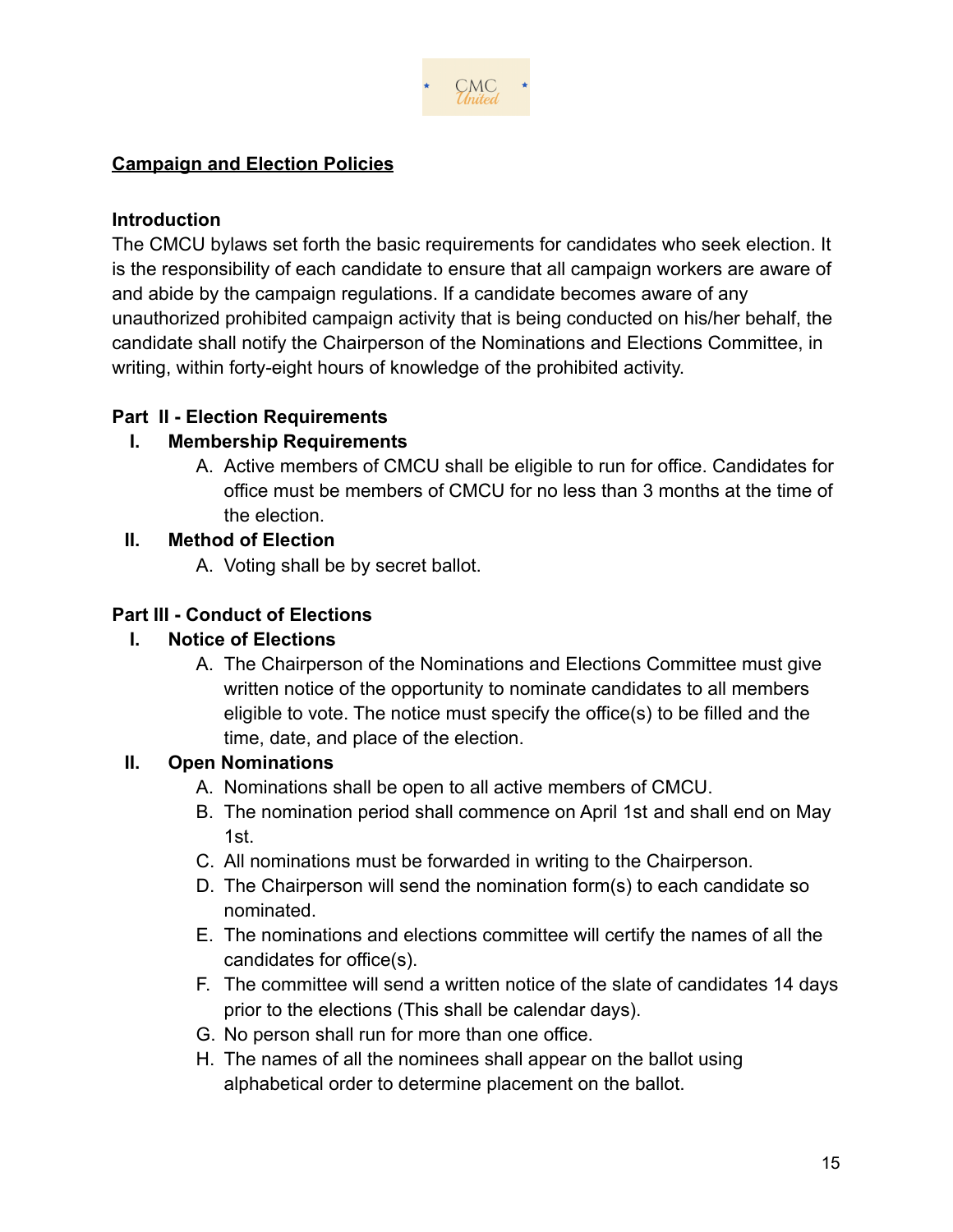

I. Each candidate may submit campaign literature limited to one side of an 8x10 page by May 1, which will be distributed to all members at least one week prior to the election day. This shall be the responsibility of the Nominations and Elections Committee. All costs for this will be borne by CMCU.

#### **III. Plurality Vote**

A. A plurality vote of the valid ballots shall be necessary to elect a CMCU officer. A valid ballot shall be cast for no more than the maximum number of positions to be filled. A blank ballot shall not be counted.

#### **IV. Secret Ballot**

A. A secret ballot shall mean a voting procedure which cannot disclose the identity of the voter to those tallying the votes. A challenged ballot must be held aside for deliberation by the committee.

#### **V. Eligibility to Vote**

- A. Active members of CMCU shall be eligible to vote.
- B. The Membership Chairperson of CMCU shall provide an updated membership list to the committee by March 1st and May 1st. The Membership Chair will notify the Nominations and Elections committee of any changes to membership lists before any general election. The lists will be included in the election packet for each building.

#### **VI. Balloting**

- A. The Nominations and Elections Committee will determine if a paper or electronic voting system should take place based on the determination of the Executive Board according to Article XIII, Section 2D.
- B. The balloting shall commence 15 minutes prior to the start of the school day and shall end 30 minutes after the end of the school day.
- C. Write-Ins will only be allowed when no candidate has been certified by the Nominations and Elections committee for the particular office. All ballots and voting lists will be hand delivered to the committee by 5:00 P.M.
- D. In the event of a paper voting platform:
	- **1.** All ballots will be numbered and included with the membership list for each program. People who are assigned to more than one program will vote according to payroll distribution.
	- **2.** It is the responsibility of the program rep(s) to verify and check off the name of each voter who receives a ballot at the predetermined polling site.
- E. In the event of an electronic voting platform
	- **1.** An MTA vetted system will be used
	- **2.** All ballots will be secret

#### **VII. Absentee Ballots**